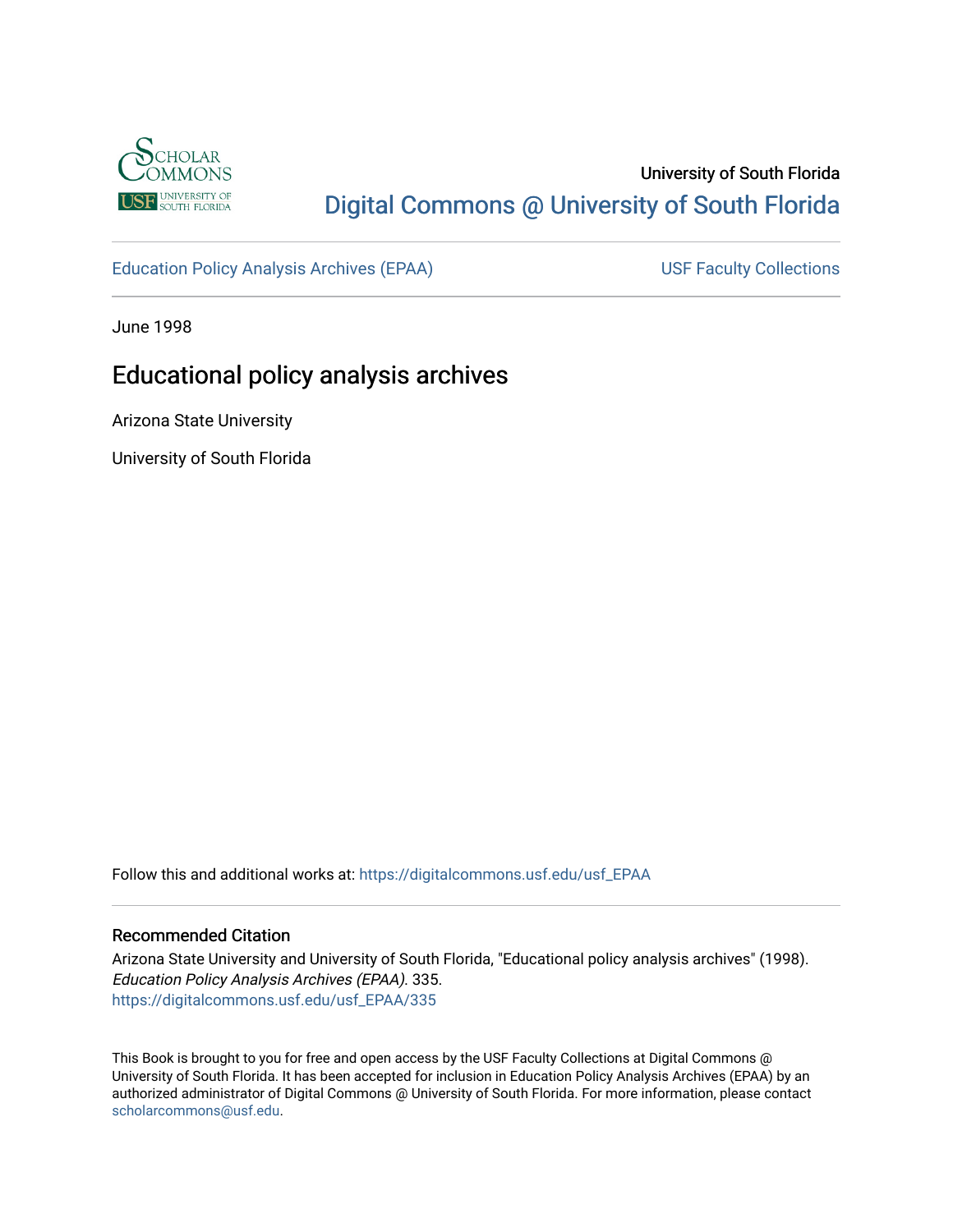# **Education Policy Analysis Archives**

## **Volume 6 Number 11 June 12, 1998 ISSN 1068-2341**

A peer-reviewed scholarly electronic journal. Editor: Gene V Glass Glass@ASU.EDU. College of Education Arizona State University,Tempe AZ 85287-2411 Copyright 1998, the EDUCATION POLICY ANALYSIS ARCHIVES.Permission is hereby granted to copy any article provided that EDUCATION POLICY ANALYSIS ARCHIVES is credited and copies are not sold.

# **Public Policy on Distance Learning in Higher Education: California State and Western Governors Association Initiatives**

# **Gary A. Berg Chapman University**

#### **Abstract**

The Western Governors University (WGU) and the California Virtual University (CVU) are revealing examples of the complex issues involved in implementing distance learning on the public policy level. Although technology is certainly important, it has masked the fact that the WGU and CVU initiatives mark the rise of learner-centered higher education and the increased role of business in the academy. In comparing and contrasting WGU and CVU, it is clear that the WGU is a more radical proposition because of competency-based credit and the connection with private industry. Two important issues driving public policy are raised in these two efforts: First, are the California and Western Governors Association initiatives the product of the commercialization of education or the result of a reform of higher education that may lead to an increased learner-centered orientation? Second, what is the appropriate role of private industry in higher education?

### **Introduction**

Distance learning has become the focus of a great deal of attention in higher education circles in the past few years. While a fascination with the technology has led to enthusiasm from many, it has met with equally intense opposition from others. On the policy level, the Western Governors University (WGU) and the California Virtual University (CVU) are revealing examples of the complex issues involved in implementing distance learning. Although the technology is certainly important, it has masked the fact that the WGU and CVU initiatives mark the rise of learner-centered higher education and the increased role of business in the academy.

In comparing and contrasting these two policy efforts the following key issues emerge: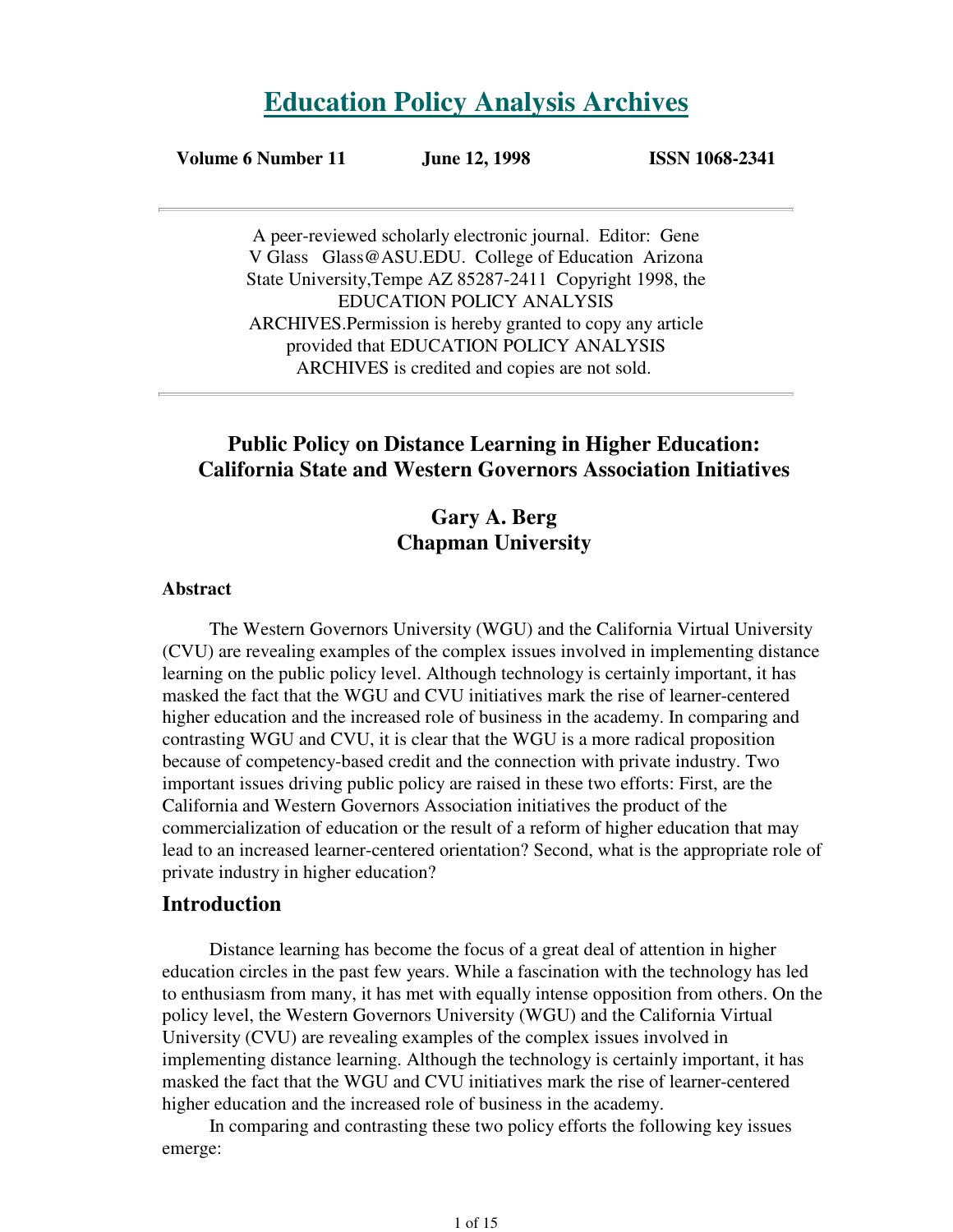- private industry in higher education
- competency-based vs. seat time credit
- university governance/faculty labor issues
- accreditation
- education vs. training
- state residency and funding
- consumerism in education

I will not address here the learning theory debate about the validity or value of distance learning, but will instead focus on the policy issues, as well as the forces behind the policies. The overall organization of this article is to look first at the recent history of policy efforts in California and through the Western Governors Association, then examine the debate surrounding key issues, and finally draw conclusions which point to future directions in higher education policy.

#### **History of Western Governors University**

The official origin of the Western Governors University was a Memorandum of Understanding that followed the positive reception of a report called "From Vision to Reality." The memorandum cited specific needs that it wanted to address including access, affordability, and certification.

The strength and well-being of our states and the nation depend increasingly on a strong higher education system that helps individuals adapt to our rapidly changing economy and society; and States must look to telecommunications and information technologies to provide greater access and choice to a population that increasingly must have affordable education and training opportunities and the certification of competency throughout their lives (Western Governors Association, 1996).

In the subsequent Resolution 96-002 signed on June 24, 1996, the Western Governors Association also agreed to support collaboration with businesses, between universities, and among states on financial aid issues. The Governors charged a design team with creating a design plan for a virtual university describing how such an entity could be developed and financed. The primary elements of the mission of this entity adapted from the "From Vision to Reality" document were identified as expanding access, formal recognition of skills and knowledge, shifting the focus of education to competence from "seat time," and new approaches to teaching and assessment. The strategic implementation would be based on a market-orientation that is learner-centered, accredited, competency-based, regional and quickly initiated. In their prospectus, the design team identified their basic approach as creating broader markets for existing educational services, fostering the development of new products where unmet needs are identified, utilizing market mechanisms, and removing barriers to interstate flows of educational activities. Further, they identified the role of the WGU as to provide the means for assessing an individual's competence, act as a vehicle for identifying providers of educational programs, and to provide support services.

Most importantly, the prospectus advocated the creation of regional centers franchised by the WGU as points of access for services. These regional centers would not necessarily be existing educational institutions. Organizations will apply to become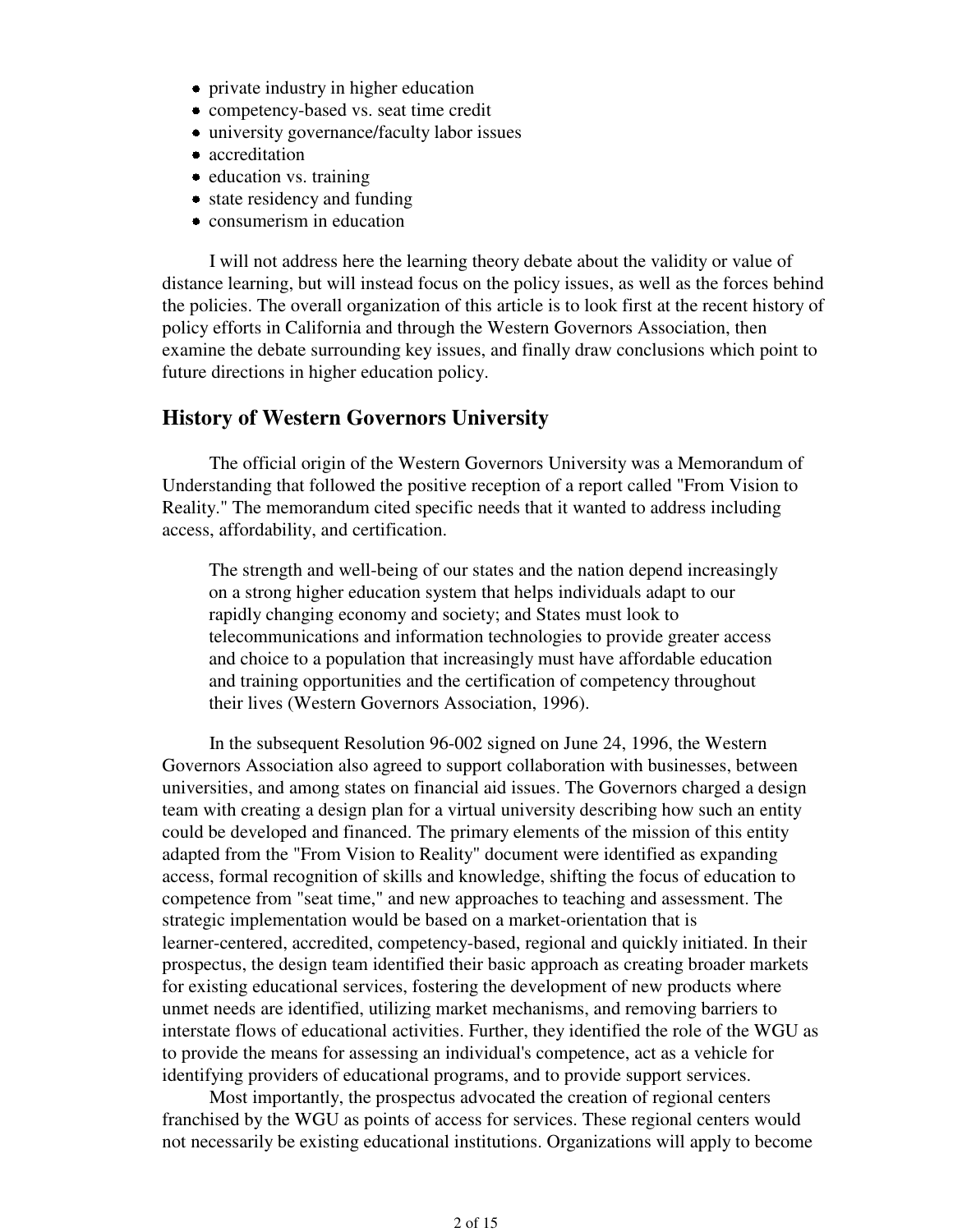regional centers and for-profit businesses will not be excluded. The WGU will also contract with providers of educational materials and assessment instruments. Essentially, the WGU is promoting the creation of both a consortium and a new educational institution which is separately accredited. The role of WGU will be to provide centralized governance, policy guidance and quality control.

Currently, the WGU is in a pilot phase. It is forming the administrative staff and has received "Eligibility for Candidacy" status from the Inter-Regional Accreditation Committee (IRAC). Initially it will focus on the offering of A.A. degrees and certificates rather than bachelor's degrees.

## **History of California Virtual University**

In 1989 the California Legislature approved Senate Bill 1202 which directed the California Postsecondary Education Commission (CPEC) to develop a State policy on distance learning. The resulting report, "State Policy on Technology for Distance Learning" suggested a policy emphasizing equity, quality, diversity, efficiency, and accountability. However, largely because of the extreme funding cutbacks in the early nineties, the distance learning plans could not be implemented by the legislature.

In 1996 the economy began to turn around in California and the distance learning initiatives were picked up again. With the projection of 450,000 additional college-age students over the next 10 years in California by CPEC, the legislature looked at technology as a partial solution. CPEC subsequently wrote two reports, "Moving Forward: A Preliminary Discussion of Technology and Transformation in California Higher Education" (CPEC, 1996) and "Coming of Information Age in California Higher Education" (CPEC, 1997), which attempted to address the need for an overall state-wide approach to technology in education. A third report from CPEC which will focus on research in connection with distance learning theory is due to be released late in 1998.

Executive Order W-153-97 established the California Virtual University Design Team with the charge of recommending a blueprint to meet somewhat vague needs.

... by which California-based institutions of higher education may serve the needs of California students and employers through emerging technology-enhanced educational programs, as well as reach national and global demand for such programs and content (State of California, 1997).

In the 1998-99 budget, Governor Wilson has requested a total of \$14 million to encourage distance learning, with \$6.1 million specifically earmarked for CVU. Wilson's plans include \$1 million each for UC and CSU to develop online courses, and \$3.9 million for the California Community Colleges (Coleman, 1998).

Assembly Bill 2431 was introduced on February 20, 1998 paving the way for creating standards of distance learning practice in California and establishing the Matching Grant Program to assist California institutions in the development of distance learning courses. In the text of the Bill it is stated: "Distance education shall be utilized by the state to achieve its goals for education, equity, quality, choice, efficiency, and accountability (State of California, 1998)."

This Bill also advocates collaboration between the private sector and educational institutions. In relationship to industry involvement, AB2431 says:

The state shall encourage collaboration between the private sector and the educational institutions in the use of technology both to enhance the quality of education in the classroom and to expand and enhance the delivery of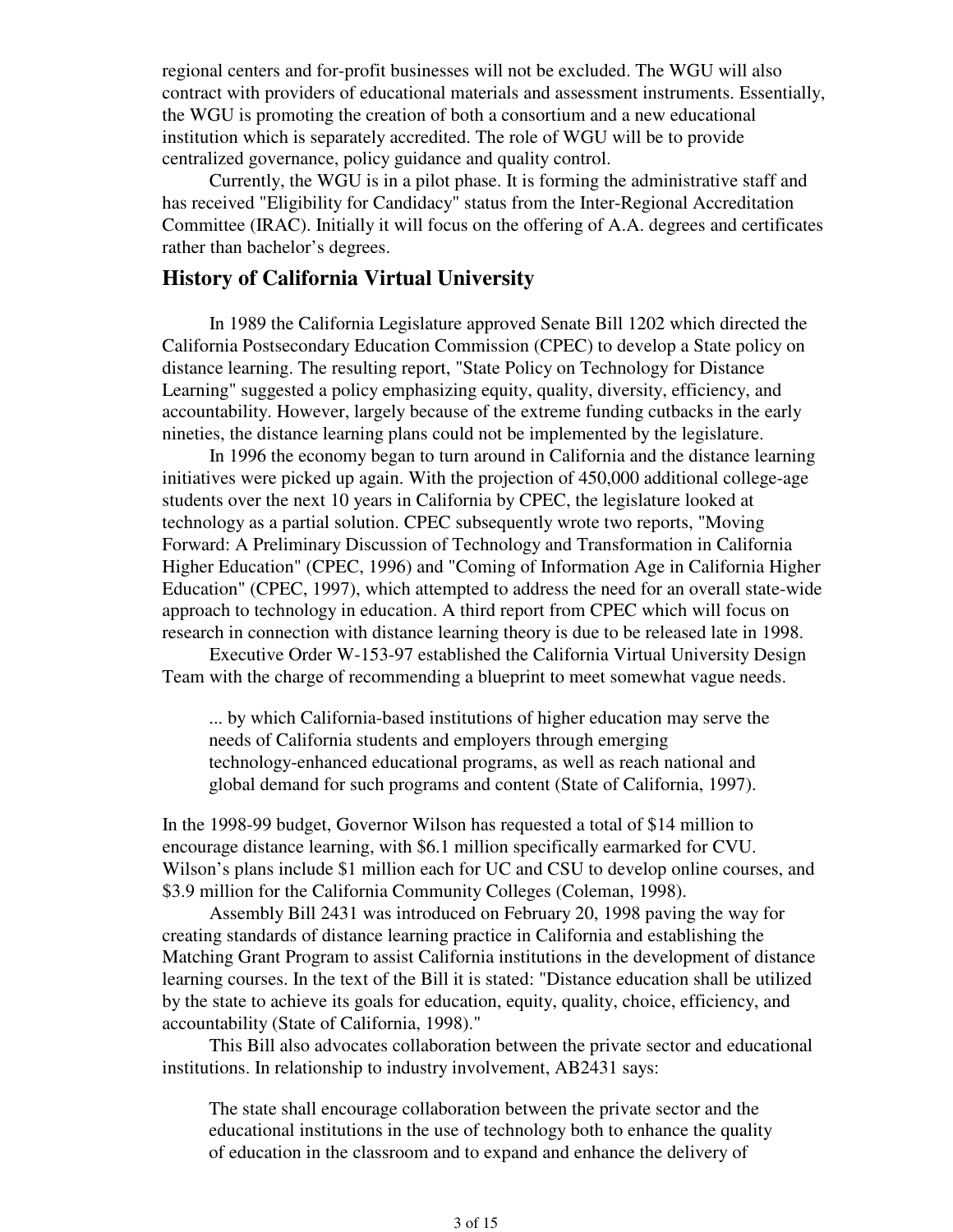educational services to homes and worksites.

In a separate but related effort called the California Educational Technology Initiative (CETI), the CSU system proposed an agreement with corporate sponsors to provide an infrastructure for distance learning at CSU campuses. Under great criticism by faculty groups and parties concerned with the business ties with CSU, the proposal is being revised and Microsoft has been dropped from the list of partners.

### **Analytic Comparison of WGU and CVU Efforts**

The following chart shows the similarities and differences between the Western Governors Association and California State distance learning policies.

|                             | <b>WGU CVU</b> |   |
|-----------------------------|----------------|---|
| Competency-based credit     | X              |   |
| Inter-State                 | X              |   |
| Learner-oriented            | X              |   |
| Private Industry Involvment | X              | X |
| Separately Accredited       | X              |   |
| <b>Brokering Function</b>   | X              | X |
| <b>Financial Imperative</b> | X              | X |
| <b>Training Orientation</b> | $\mathbf x$    |   |
| Hardware Infrastructure     |                | Y |
|                             |                |   |

The Western Governors Association and California efforts are similar most importantly in their brokering management approach. As an article called "Western Governors U. Takes Shape as a New Model for Higher Education" in *The Chronicle of Higher Education* reveals, the WGU sees itself to some degree as an enormous course broker: "Governor Leavitt, in fact, likens the new institution to 'a kind of New York Stock Exchange of Technology-delivered courses (Blumenstyk, 1998)." Although the WGU is seeking separate accreditation, it remains to be seen if it will develop its own courses to any extent. In this way, the WGU and CVU avoid obvious competitive battles with existing higher education institutions through a brokering mandate. However, this strategy also severely limits the real impact and value of both of these institutions. In looking at the present offerings of both the WGU and CVU, they are not very impressive. In fact, they are little more than a hodgepodge catalogue of previously existing courses with great differences in format and quality. While the number and quality of these courses is likely to improve, without new course development and overall academic planning the curriculum is likely to remain fragmented.

The Western Governors Association and State of California both are encouraging participation from private industry, which has opened them to criticism. Furthermore, the stated objectives of both organizations are similar in their declared aims of meeting changing student and business needs, providing access for the increased student population, and in increasing the quality of distance format courses.

While there are obvious similarities between the Western Governors Association and California State efforts at creating distance learning institutions, there are important differences. Overall, the Western Governors Association effort is both more ambitious and further developed. As reported in the "San Francisco Examiner," the WGU is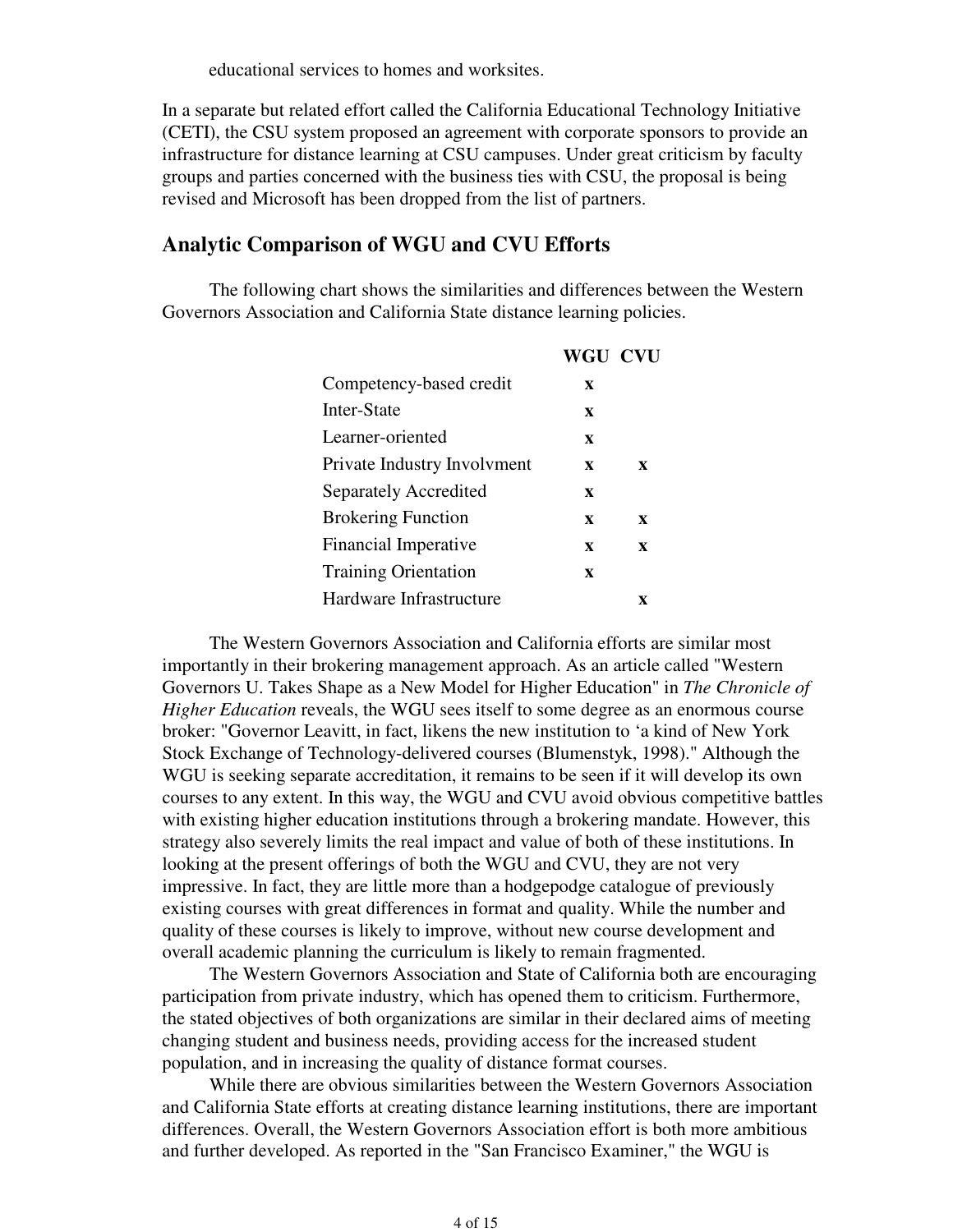seeking separate accreditation while CVU will defer to the sponsoring university for credit.

The major difference between the two proposals is that students in the Western Governors 'distance learning' program would receive credit from the newly created 'WGU,' while those studying via the California linkup would receive credit from participating institutions--which may include Stanford University, UC Berkeley, USC and others (Raine,1996).

This necessarily gives California's effort less impact because students will not be able to complete a degree through the virtual university, only through individual institutions. Second, the WGU is a multi-state effort, while the CVU is exclusively based within California. This makes the WGU's implementation much more difficult--and ultimately more important if it is successful--because it will have addressed the serious financial, funding, and transferability issues that go along with interstate cooperation. In addition, the WGU has a training orientation in its initial curriculum and has decided to focus on A.A. degrees at the outset, rather than bachelor degrees. Undoubtedly this decision is a result of the influence of its corporate advisors--in particular Novell with its CNE training. It is difficult to tell if this emphasis on training and on A.A. degrees is a strategic marketing decision or an academic one. If it is an academic policy decision, the WGU has not explicitly excluded more advanced degrees from their plans at this time.

Training versus a traditional education model is clearly a preoccupation for the WGU. Conversely, California's effort focuses to a great extent on building a technological infrastructure for their three enormous higher education systems. While the Virtual University catalogue in California also lists independent institutions, they are left out of the infrastructure plans. As a consortium of various state and private institutions, the WGU has more difficulty addressing infrastructure issues by legislative measures.

Perhaps the single most important difference concerns the issue of competency-based credit. While California State is experimenting with competency-based credit at CSU Monterey, this is not part of the Virtual University planning thus far. For the WGU, competency-based credit is integral to the overall theory and implementation of their distance learning. The wide-spread implementation of competency-based credit would in fact be revolutionary in its affect on higher education administration.

### **Analysis of Central Issues**

#### *Competency-based Credit*

Probably the most radical aspect of the entire WGU effort is its promotion of the complete reforming of university credit based on competency not seat time. While there is some precedent for this action in terms of high school diplomas based on comprehensive testing and limited credit for "life experience" at the college level, competency-based credit faces stiff opposition in terms of transferability and financial incentives for institutions. First, how will other academic institutions regard competency-based degrees from WGU in application to graduate programs? If the degrees are not recognized, this is going to severely affect enrollment. Second, how will universities be compensated for the granting of competency credit? If an institution has no financial incentive for the granting of competency credit, they are likely to see this approach as very much against their interests. As the WGU report entitled "The Policy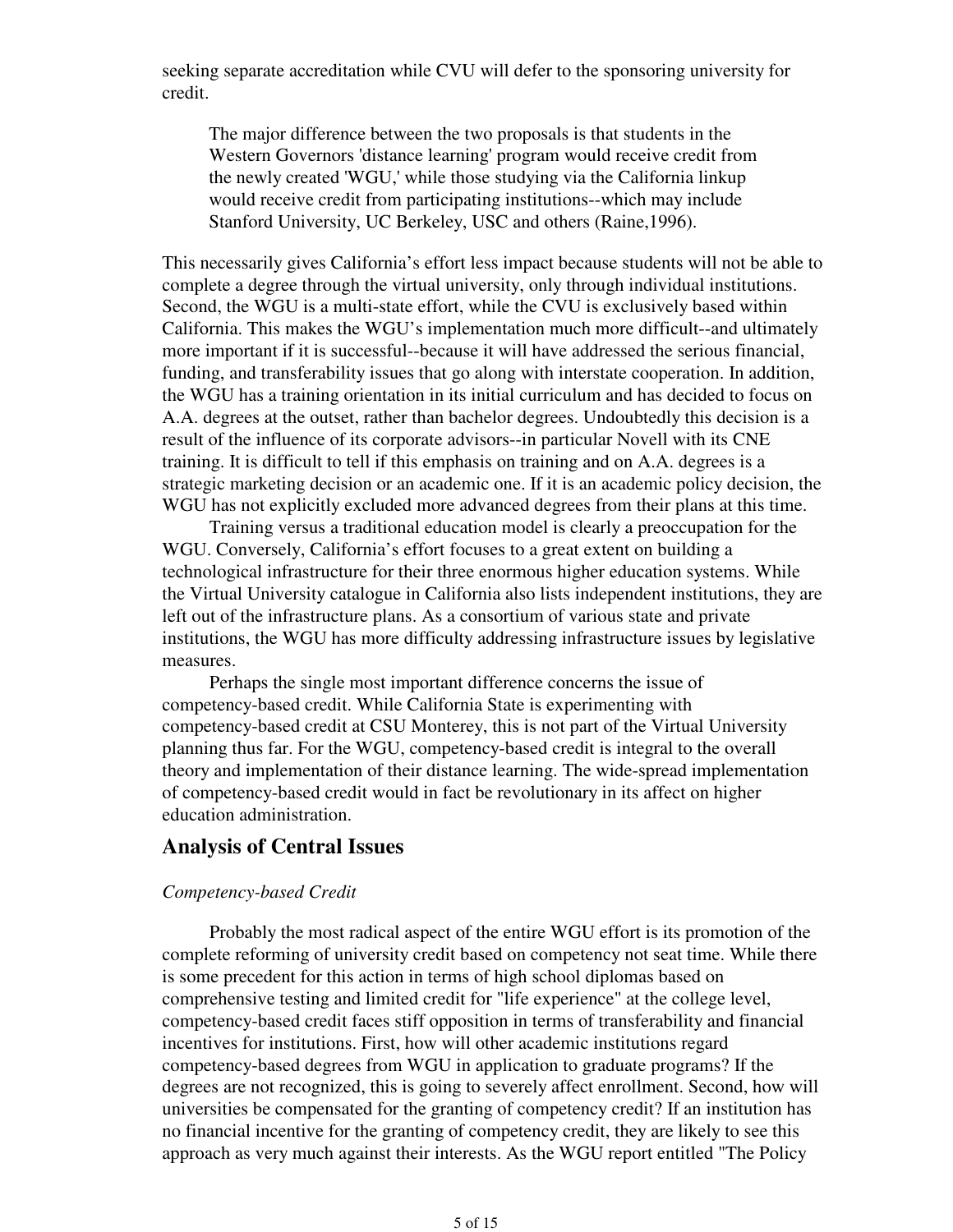Environment for Implementing The Western Governors University" indicated:

The success of these new competency-based approaches will depend on changes in the financial incentives for both students and institutions. If the state's four-year institutions recognize that it is in their financial selfinterest to emphasize competencies rather than course- specific credit hours in looking at potential student transfers, their attitudes may change regarding students whose competencies have been certified through the WGU (The Western Governors Association, 1996).

Furthermore, the WGU will need to develop very specific guidelines for the granting of competency credit. In "Concept Paper on System for Credentialing," the WGU puts forward basic premises and directions for the credentialing system they are likely to utilize. Their main premises are: 1) developmental-- focus on on-going diagnoses of the student, not just ending testing; 2) Non-exclusionary--open to everyone; 3) Non- punitive--students are given credit for passing certain sections of tests and will not need to retake those parts; 4) Portable-- transferable skills and knowledge which can be used in multiple settings. To any university administrator looking at this list, it would be clear that this kind of credentialing is going to involve a great deal of staff time. On-going diagnoses, non- exclusionary, modular and portable credentialing is likely to be very time-consuming and would change the role of the institution from teaching to assessing in a large way.

In California, higher education is moving much more cautiously into this notion of competency-based credit. CSU Monterey is one of the few institutions experimenting with competency-based credit in which at the end of their studies students are required to demonstrate competency regardless of accumulated credits or seat-time in order to receive a degree.

#### *State Residency and Funding Issues*

As they identify themselves in "The Policy Environment for Implementing the Western Governors University," the WGU has many problems to deal with in regard to residency and state funding including financial aid and residency tuition rates.

The problem is that existing state policies, even in their most fully-developed form, are increasingly inadequate to handle new forms of postsecondary delivery that make state boundaries essentially irrelevant. The issue of physical presence is at the heart of the problem...States are clearly in a period of uncertainty about how to address the challenge of educational programs offered through the Internet by providers with no physical presence in the state -- or in some cases within the United States. No clear legal or policy guidance appears to be available (The Western Governors Association, 1996, p. 3-4).

Most importantly, state authorization also plays a critical role in determining institutional eligibility for federal student assistance under Title IV of the Higher Education Act. How is this to be done with courses offered in cyberspace? Would no federal financial aid be available?

California avoids many of the problems that the WGU has by focusing on California residents. However, if the Virtual University draws students from out-of-state to credit courses, they also will have to deal with financial aid and funding issues as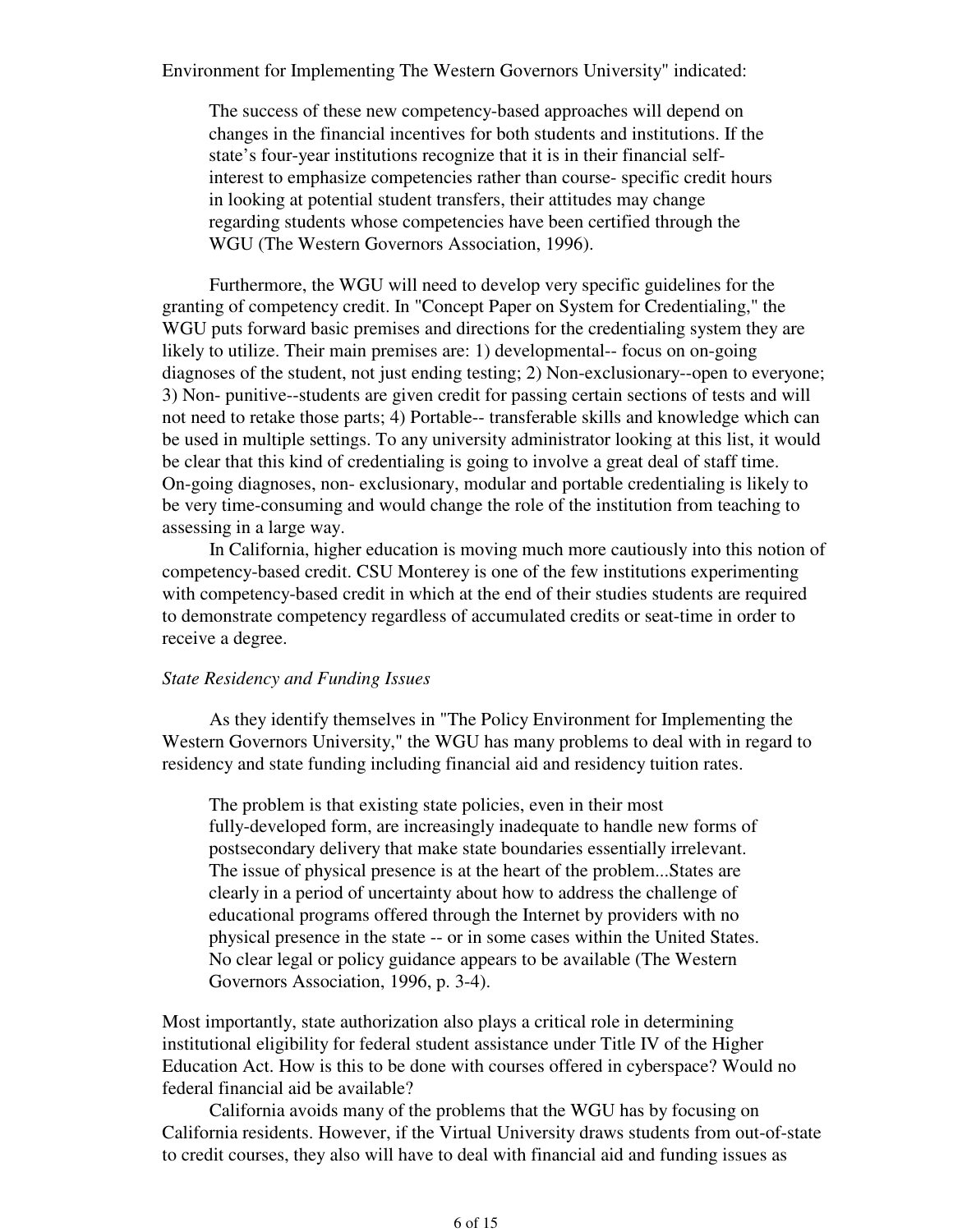#### well.

#### *Accreditation*

The WGU sought separate accreditation and on May 8, 1998 received notification of gaining "Eligibility for Candidacy" status through the Inter-Regional Accreditation Committee (IRAC) (The Western Governors Association, 1998). IRAC was formed through the collaboration of four regional accrediting associations including North Central Association of Colleges and Schools, Northwest Association of Schools and Colleges, and the Western Association of School and Colleges. As a group, the four associations granted IRAC the power to develop an accrediting process for WGU. This represents a real change in accreditation practice and may be the most significant policy evolution to come about from the efforts of WGU. However, serious questions remain for IRAC. Can a consortium of universities without separate faculty have its own accreditation? In addition, how will IRAC deal with competency-based credit?

#### *Financing*

State financing policies also are a hurdle for the WGU. Public policies regarding financing of postsecondary education, both federal and state, are usually based on a measure of clock- hours of instruction. In contrast, the WGU will certify learning on the basis of assessment of competencies. Consequently, it is a real question as to how states can allocate resources for the WGU.

### *Private Industry in Higher Education*

For many critics of the use of distance learning in higher education, the issue is not the use of technology but the perceived commercialization of the academy. The strong reaction to The California Educational Technology Initiative (CETI) proposed by CSU to contract with four large technology corporations (Microsoft, GTE, Fujitsu, and Hughes Electronics Corp.) to provide technology and networking to CSU campuses is a current example of this reaction. The deal was put on hold at the end of 1997 when faced with widespread criticism from students and non-participating companies with complaints about the privatization of CSU as a whole. The agreement has now been delayed until the May, 1998 Board of Trustees meeting. However, the state's legislative counsel, Bion M. Gregory, released a 27- page review of the plan at the end of January, 1998, with the opinion that the deal was illegal because it would put the university in the role of a profit-making entity (Young, 1998). Contrary to this opinion, others defend the agreement because it provides much needed funding for technology infrastructure and allows for open bidding for services and equipment. Furthermore, it is argued that the agreement does allow CSU to go to other providers for a lower price if necessary (Wilson & David, 1998, p. B15).

### *University Governance*

As a Los Angeles Times article suggests, this conflict between the corporate and academic worlds is centered on the issue of university governance.

Underlying the misgivings of many academics about the trends illustrated by CETI, the THEN and virtual universities is the suspicion that administrators, legislators and university trustees, under pressure because of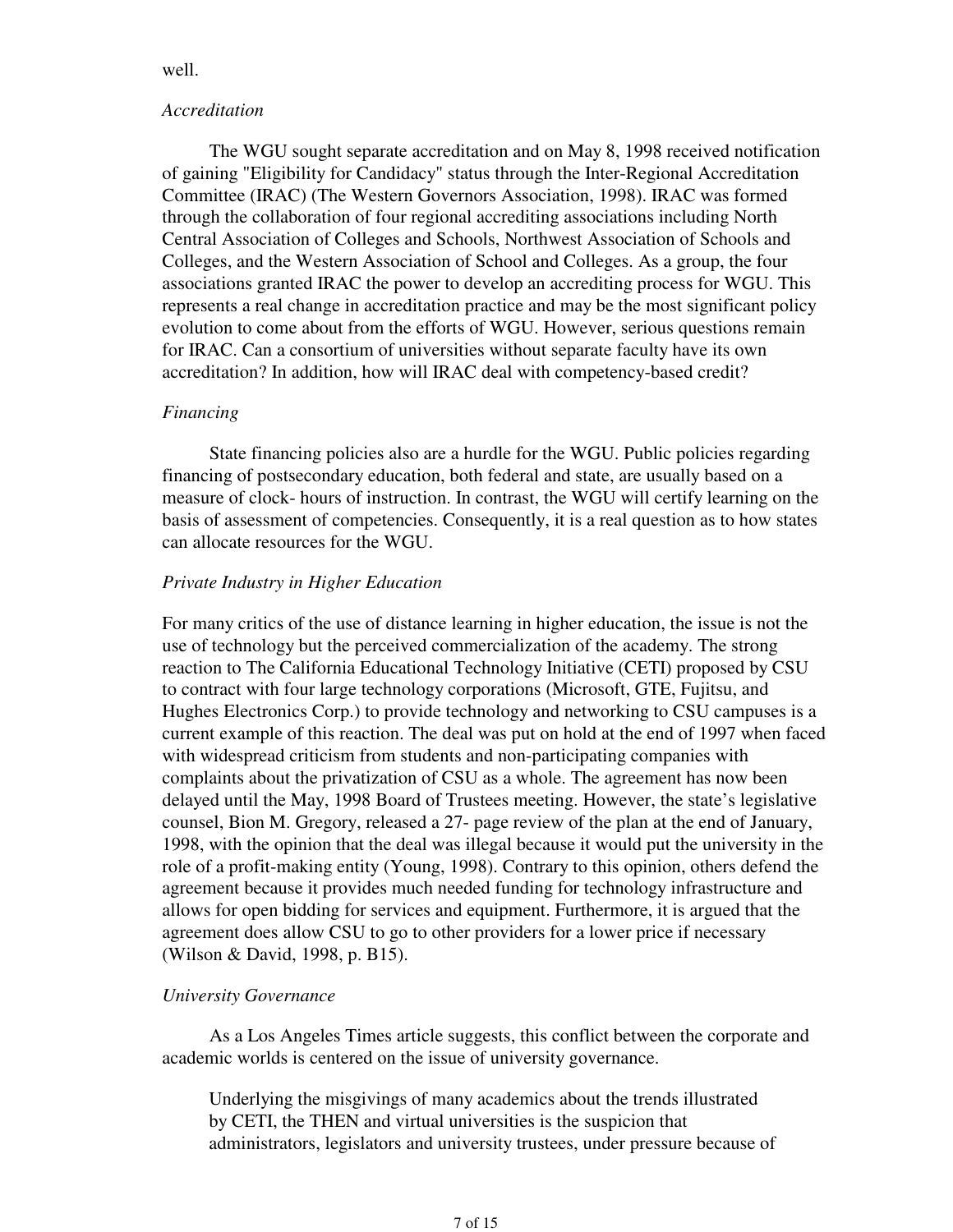mounting technology expenses, are capitulating to the high-tech industry's political agenda, which is clearly hostile to educational principles such as faculty governance and social critique. In other words, some academics are starting to view their institutions as emergent clones of market-driven high-tech companies instead of as universities and colleges. Recent attacks on tenure across the country--a principle not coincidentally reviled by many high-tech leaders--only fuel such suspicions (Chapman, 1998, D6).

While there are real academic autonomy and quality issues at stake in this debate about the involvement of business in education, it is becoming increasingly clear that this is at least partially a labor issue. In fact, the strongest critics of CETI in California have been faculty groups. David Noble to some extent voices the viewpoint of some faculty members in seeing new technology as a tool in labor/management struggles: "As in other industries, the technology is being deployed by management primarily to discipline, de-skill, and displace labor (Noble, 1998, p. 7)."

# **Conclusion--Towards a Policy on Distance Learning in Higher Education**

What are the political forces driving these two pieces of higher education public policy? For David Noble, distance learning is driven by business and university administration collaboration seeking profit and control: "a battle between students and professors on one side, and university administrations and companies with 'educational products' to sell on the other (Noble, 1998, p.1)." Do students want distance learning, or is it being forced on them by administrators and high tech corporations? In spite of Noble's argument, it is hard to ignore indicators such as the finding in the 1995 study from Washington State University which stated that "Teaching conducted only in the traditional campus classroom will not meet the public's demand for tailored educational services (Dillman, Christenson, Salant, Waner, 1995)." Furthermore, when the University of Colorado at Denver began to offer online courses this past year it found that out of 609 enrollments, 500 where also enrolled in regular courses and therefore did not need to take the courses because of geographic distance--they in fact for one reason or another preferred this delivery method (Guernsey, 1998). For Utah Governor Michael O. Leavitt, the people are demanding a virtual university: "This isn't something that we're inventing. The market is driving it. People are demanding it (Blumenstyk, 1998)." There are two central questions in this debate: First, are the California and Western Governors Association initiatives the product of the commercialization of education or the result of a reform of higher education which may lead to an increased learner-centered orientation? Second, what is the appropriate role of private industry in higher education?

In attempting to answer these questions, we need to examine the evolving role of higher education in society, the relationship between education and business, and the administrative structure of universities. For David Noble, the adoption of distance learning leads to the commercialization of higher education. For reformers such as Carol Twigg from EDUCOM and a member of the WGU design team, the traditional system is operating under a manufacturing model in which educational products are created and then pushed onto the marketplace regardless of student needs.

Our institutions are reminiscent of other kinds of industrial age organizations such as the factory and the department store--characterized by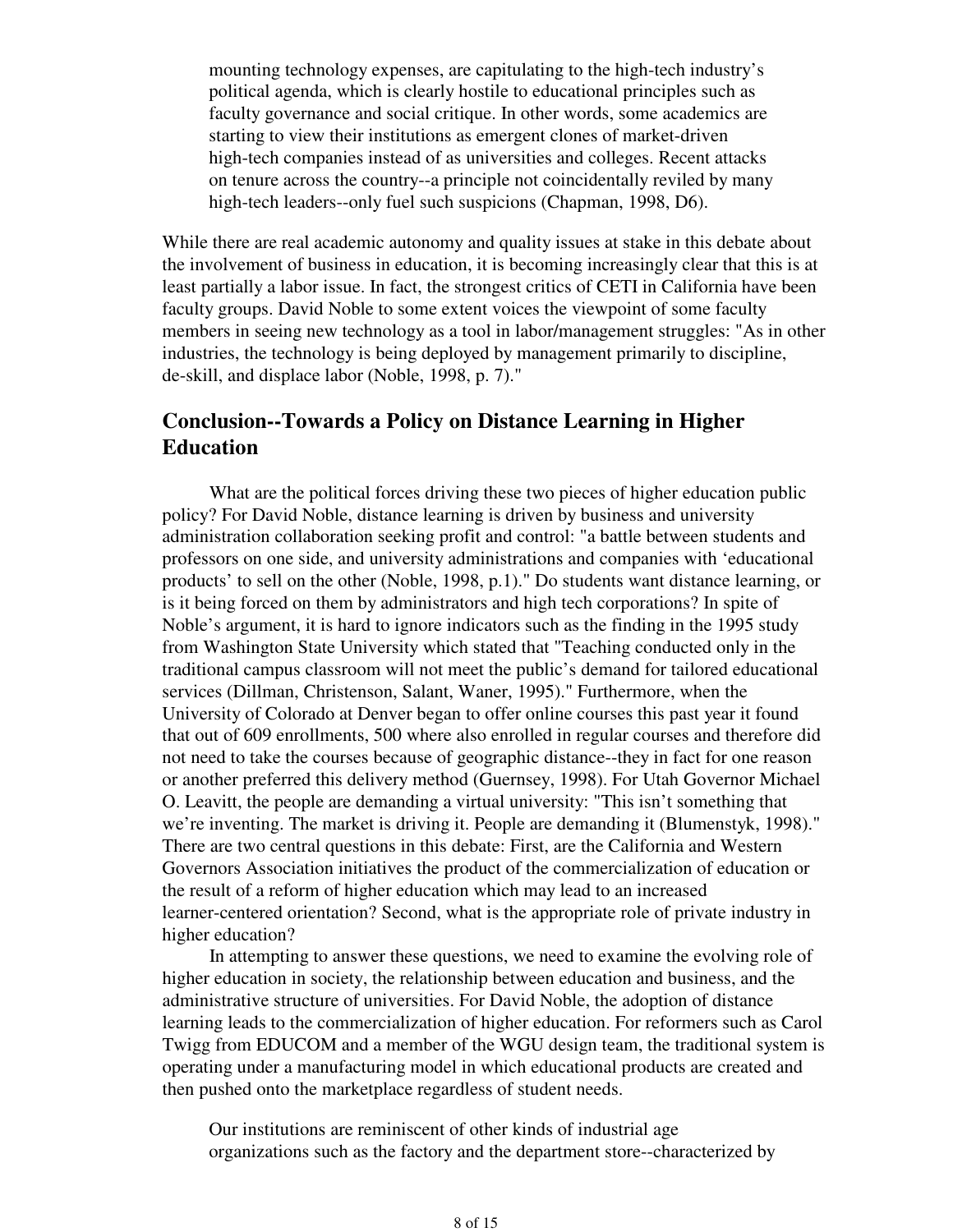size and centralization--in contrast to the distributed, networked organization and mail-order shopping services of the 1990s (Twigg, 1994, p. 4).

In business terminology, what Twigg is advocating is a marketing or pull strategy, rather than a manufacturing or push orientation. However, Noble and Twigg are talking from two completely different frames of reference. Noble sees higher education as being automated by distance learning, while Twigg envisions a redirection of education through technology so that it is more oriented towards student needs.

This automation versus redirection analogy is a revealing one because it is very much at the center of the debate regarding the implementation of distance learning in universities. Many of the issues and problems surrounding distance learning are a result of conceiving of the use of technology to automate traditional teaching. While there is a great deal of evidence and experience to show that distance learning through videotape and the internet can be very successful, conceiving of it as an imitation of the classroom experience leads inevitably to negative comparisons. In contrast to this, Twigg emphasizes an opportunity to employ a constructivist, learner-centered learning approach through the use of technology. In fact, constructivist learning theory is specifically mentioned in both CVU and WGU documents as an advantage of the use of educational technology in higher education. The public preoccupation and fascination with technology has masked the fact that the WGU and CVU initiatives are indicative of a broader debate about faculty-centered versus learner-centered education on both the level of learning theory and management in higher education.

What are the political forces which are putting these policy initiatives in the limelight? The single most important factor is the changing demographics of higher education leading to a great increase in the average age of students in higher education. One-third of all undergraduate-level and two-thirds of master's-level enrollments are part-time. The largest single demographic group among part-time degree students is women over the age of 35 years old (NUCEA, 1994). The Fielding Institute which offers PhDs through an innovative distance format program reports that their average student age is a remarkable 46 years old (WASC Annual Conference, 1998). Increasingly, the needs of the traditional 18-22 year old college student are being overwhelmed by a much larger and more demanding group of adults needing and wanting lifelong educational opportunities. This extreme change in the composition of the student body of the university is having a dramatic affect on higher education, one which is likely to be even more important than the effect of the G.I. Bill in altering the composition of American universities. What this means is that because the students are different their needs are different, and the function of the university is changing along with the new student body. The historical role of liberal arts institutions to provide a broad-based education which prepare young adults to become productive citizens is no longer appropriate for the majority of higher education students. Many of these students are already accomplished professionals with families who often are already actively involved in American society, and more importantly, the political system.

A second force behind public policy in higher education is business and the increased need for a skilled workforce. In *The Monster Under the Bed*, Stan Davis and Jim Botkin argue that we are seeing a transition of higher education from government control to business control as a result of the changing needs of students and the role of education moving increasingly towards preparation for a job. On local, state, national, and international scales, the demand for higher education is pushing universities to become more productive and efficient. Consequently, public policy makers are looking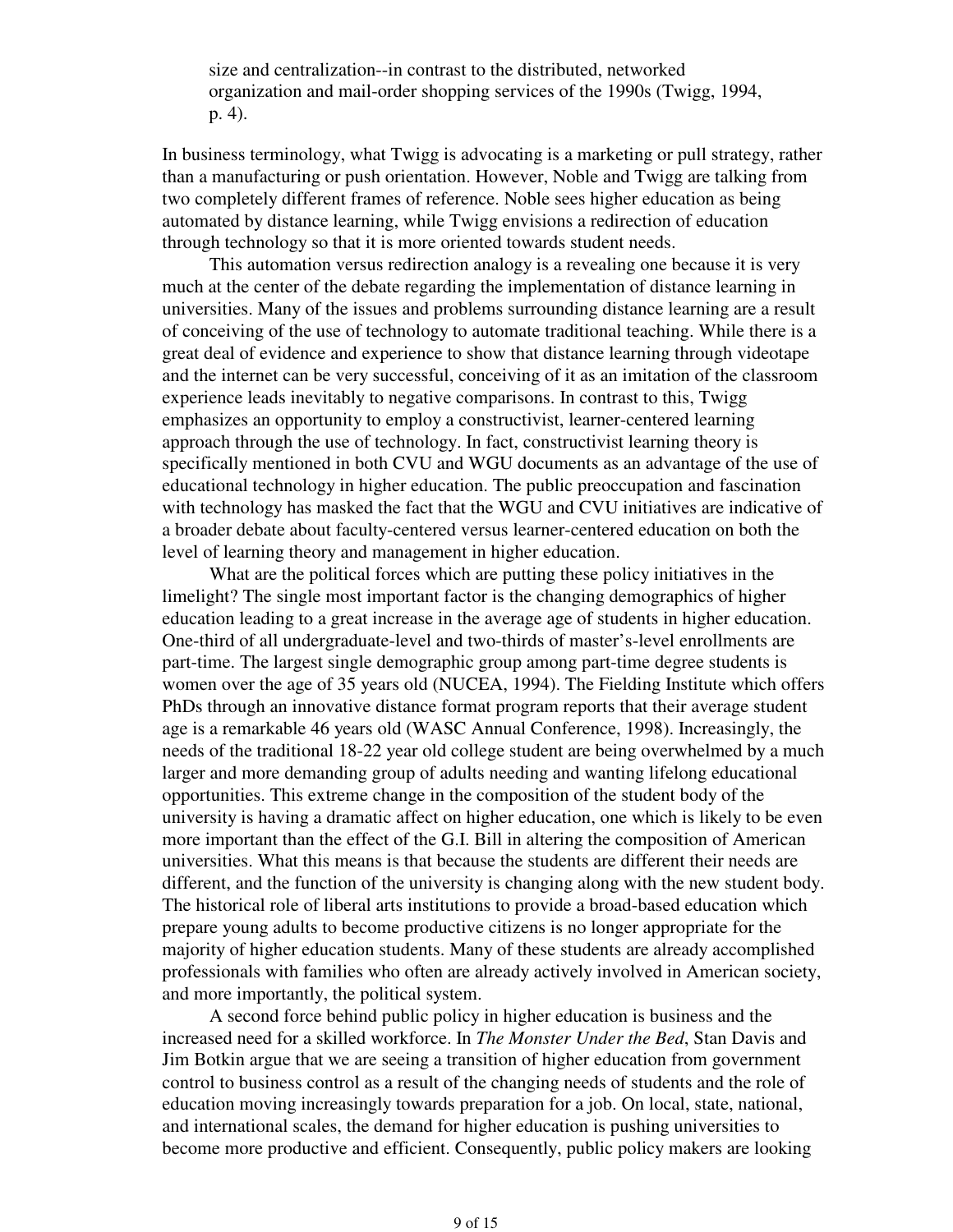increasingly towards business for answers. Universities are enormously labor-intensive endeavors as presently constructed. Faculty and staff costs make up approximately 80 percent of the budget of colleges and universities (Twigg, 1996, p. 5). It is a frequent complaint that the use of technology in higher education (and business for that matter) has increased expenses instead of lowering them. Furthermore, distance learning courses usually end up requiring more, not less faculty time. However, distance learning methods still offer the possibility of dealing with the enormous labor expense in a business-like manner by creating educational capital through technology products. As Carol Twigg points out in "Academic Productivity: The Case for Instructional Software, A Report from the Broadmoor Roundtable": ... colleges and universities need to find ways to substitute capital for labor in order to improve productivity (Twigg, 1996, p. 5)." Of course, this attempt to make higher education efficient by reducing labor costs is exactly why faculty members feel threatened. More importantly, it remains to be seen if technology will ever effectively reduce faculty labor expenses.

A third reason for this new "consumerism" in education is the ascendancy of the baby boom generation to political power. A highly educated group--not long removed from the curriculum power struggles of the 60s and 70s and often with college-age children--they are determined to see educational institutions become more responsive. While this generation does have respect for notions of academic freedom and the value of intellectual pursuits, they are suspicious of wasteful bureaucracies. These educational consumers see a great deal of inefficiency in traditional higher education and an alarming lack of attention to undergraduate education.

Some might argue the following: Surely a changing student population isn't reason enough in itself to reformulate what has been a very successful university system in the U.S. Presumably, students still go to school to learn from faculty. Students are not going to teach themselves. Students do not always understand a given academic field well enough even as adults to make good decisions about their own education. What is important here is to distinguish between learner-centered and learner-taught higher education. At a recent WASC annual conference (WASC Annual Conference, 1998) , Carol Twigg responded to a similar challenge by raising the analogy of the doctorpatient relationship. While patients do not want to perform surgery on themselves, in an age of managed-care dominance, they do want hospitals to be more responsive to their needs. The comparison is apt. For the most part, students do not want to teach themselves. However, to take this analogy further, do we want decisions made about our health and education based on the bottom line of a business? Isn't it important that some key areas of human endeavor be protected to some degree from the inevitable excesses of capitalism? Some might argue that non- profit higher education institutions are already dominated by financial decisions, and of course it would be very naïve to believe otherwise. However, non-profit institutions regularly make decisions which benefit and enrich their students based on their overall institutional missions which have nothing whatever to do with the bottom line. It is doubtful that profit-making educational institutions would act similarly. On the other hand, non-profit universities do have a great deal that they can learn from businesses, starting with the marketing principle of staying close to the customer (student). Additionally, the interests of businesses and non-profits do come together in the common goal of creating an educated workforce. Corporations have moved reluctantly into the business of educating and training their employees; and if higher education institutions become more responsive, businesses will gladly give up this role.

On the public policy level, the California and Western Governors Association initiatives reveal two different kinds of approaches to distance learning. While some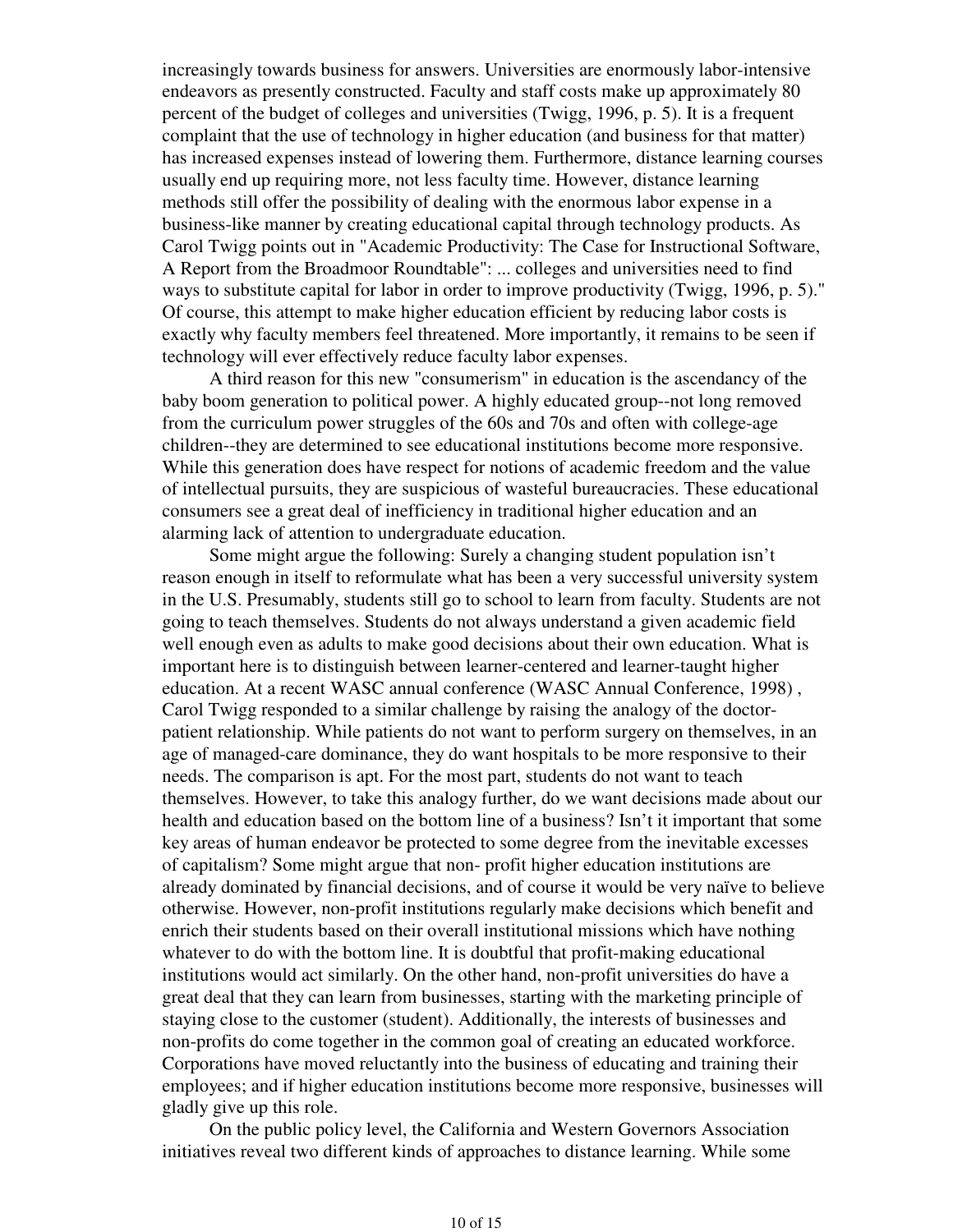might describe the differences as being a centralized versus decentralized kind of opposition, they might better be described as faculty-centered versus learner-centered. The CVU is obviously much more conservative and anchored in the control of the existing educational institutions with its faculty governance schemes. Under this model, technology will be used to augment traditional classroom courses and probably only have widespread use through continuing education, which is historically much more market- driven and flexible. Clearly, with a proposed \$6.1 million in the coming fiscal year for the UC, CSU and community college system, the California Virtual University is a small effort. While it is difficult for anyone in the California Legislature to argue against technology in higher education, it is hard to not view this effort as something of a cynical public relations effort with little real consequence. It is unlikely that as presently conceived that the CVU will have much immediate impact on access to degree credit courses in California and will certainly have minimal effect in meeting the increased enrollment projections of Tidal Wave II. As CPEC concluded in its 1996 report "Moving Forward," California needs more aggressive leadership in higher education.

There appears to be widespread agreement among educational planners working on a regional basis that what California needs is leadership that moves public colleges and universities to a completely new paradigm that is student- centered (California Post-secondary Education Commission, 1996, p. 15).

The California Virtual University clearly does not represent an instance of this kind of leadership.

On the other hand, the WGU effort has higher education reform at its philosophical roots with the insistence on its own accreditation, competency-based credit, and partnerships with businesses with an eye towards training instead of education. Of course, because it is more ambitious, the WGU plans are going to be more difficult to implement. Nevertheless, the WGU is likely to have a greater impact on the future of higher education in the United States.

However, the WGU reliance on competency-based granting of credit is not without philosophical problems. Testing in education in America has reach epidemic levels, from continual preoccupation with the classification of K-12 students to graduate admissions tests. Traditionally, tests are designed to assess what students know, not what they have learned. In this way we are in fact already using a competency-based model in higher education. The difference is that we are also requiring a certain amount of seat-time regardless of ability or non-academic background. I think that the WGU competency-based model puts an unfortunate emphasis on competency instead of the learning process. Because the WGU is placing so much emphasis on a competency model, the assessment instruments used are going to have to be more than behavior-oriented standardized tests. While the WGU planners seem to recognize this in their planning documents, I think that it is going to be very easy to slip into a standardized test model. What is really missing in the assessment emphasis is adequate assessment of incoming students on a course-by-course basis. Certainly faculty members have been assessing students needs on an ongoing basis in the classroom for years. If you remove the immediate contact with the instructor, how can higher education truly address individual needs without adequate up front assessment? Finally, can computer-based programs accurately assess the kind of complex knowledge striven for in higher education? On a practical level, this kind of assessment both incoming and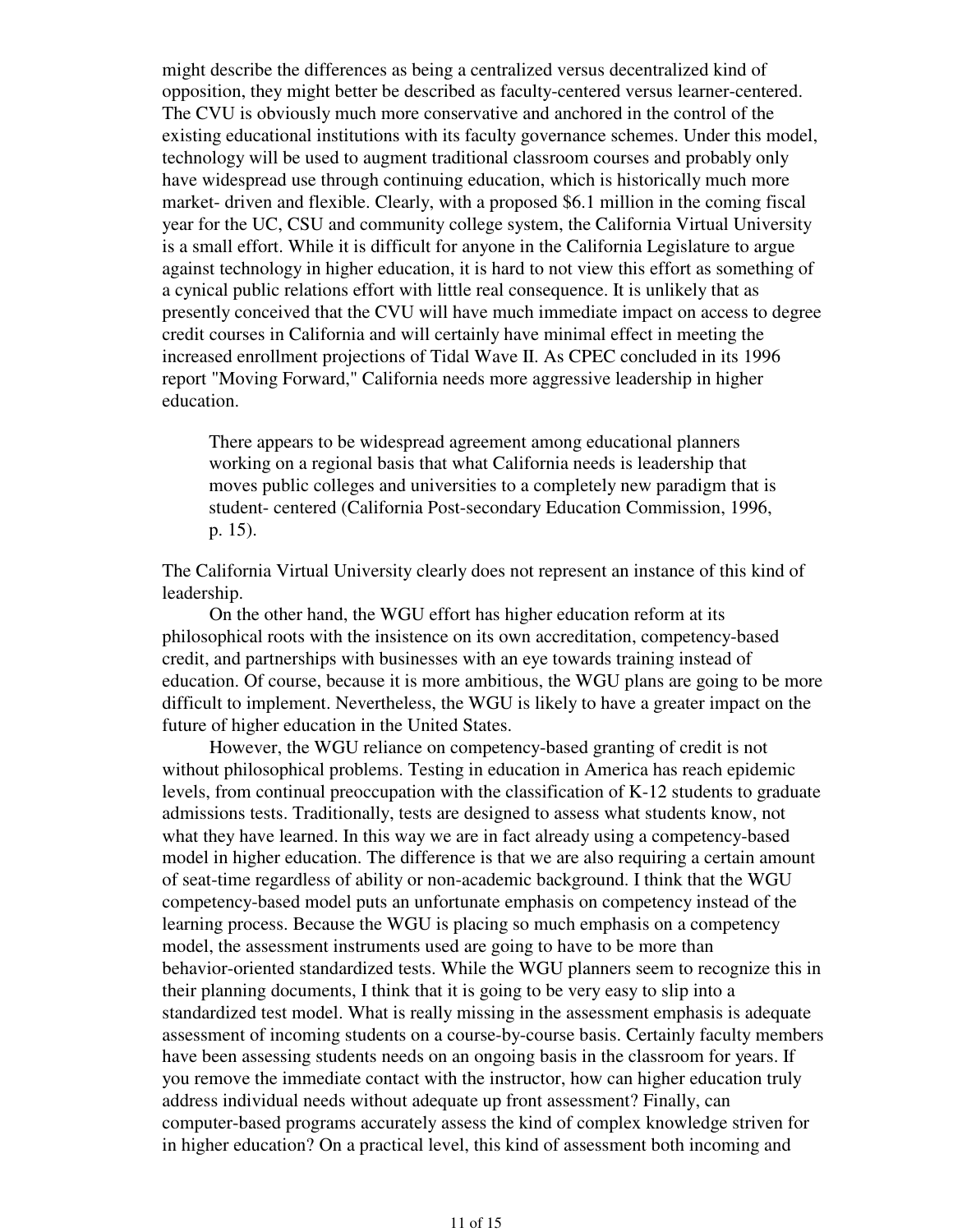outgoing is likely to be very expensive if it is useful.

On the policy level, the most important new initiative would be one which gives funding to research projects leading to a better understanding of technology-enabled learner-centered education. In some ways the need is presently out-running the knowledge base in terms of the use of technology in the classroom. Some critics feel that institutions are jumping into distance learning before really understanding its value as an approach to learning. While there are thousands of research studies and many years of experience in various kinds of distance learning, there is a certain amount of justification in this viewpoint. Educational technology is still in its infancy. In many ways we are at a stage in education very similar to that of the early film industry, which began by simply recording Broadway stage plays. We are still imitating the classroom with educational technology and consequently offering once-removed imitations of the in-person experience. It was a number of years before film developed its unique language and power as a medium, and educational technology as a new medium faces this same developmental challenge. While we are still developing the language of technology-mediated education, the best use of public funds for distance learning might be in gaining a better understanding of these important new tools through research.

In looking to the future, public policy in relationship to distance learning must address the key issues of credit, transferability, financial aid, and interstate enrollment policies. These are all issues that the WGU is addressing and they are consequently playing an important role in the history of higher education. In terms of leadership at the policy level, the CVU represents a very modest effort to automate the existing faculty-controlled academic institutions. In the final analysis, the marketplace for education is going to be the most important factor, not public policy. If the state and federal government do not respond to the increased demand for learner-centered models of higher education, more flexible independents and for- profit institutions will meet the need. In fact, this is already happening. Nevertheless, I think that it is important on a policy level that the non-profit nature of higher education be protected. Higher education is simply too important on both a personal and social level to leave to the mercy of the free marketplace. The right of citizens to access affordable, quality education must be protected. However, those in non-profit higher education must make the argument that they offer something that the for-profit model will not or cannot. It must prove its value and not simply retreat into a divisive faculty labor stance that the public will view as self-interested. Furthermore, it must pay attention to the learner-centered demands of the public because the needs of the students have changed. Technology can help with this transformation and non-profit higher education would be best served by embracing these new tools rather than engaging in a self-destructive fight in which students will be the big losers.

### **References**

Blumenstyk, Goldie. (February 6, 1998). Utah's Governor Enjoys Role as a Leading Proponent of Distance Learning. *The Chronicle of Higher Education.* February 6, 1998, p. A23.

Blumenstyk, Goldie. (February 6, 1998). Western Governors U. Takes Shape as a New Model for Higher Education. *The Chronicle of Higher Education.* February 6, 1998, p. A21.

California Post-secondary Education Commission. (1997). Coming of Information Age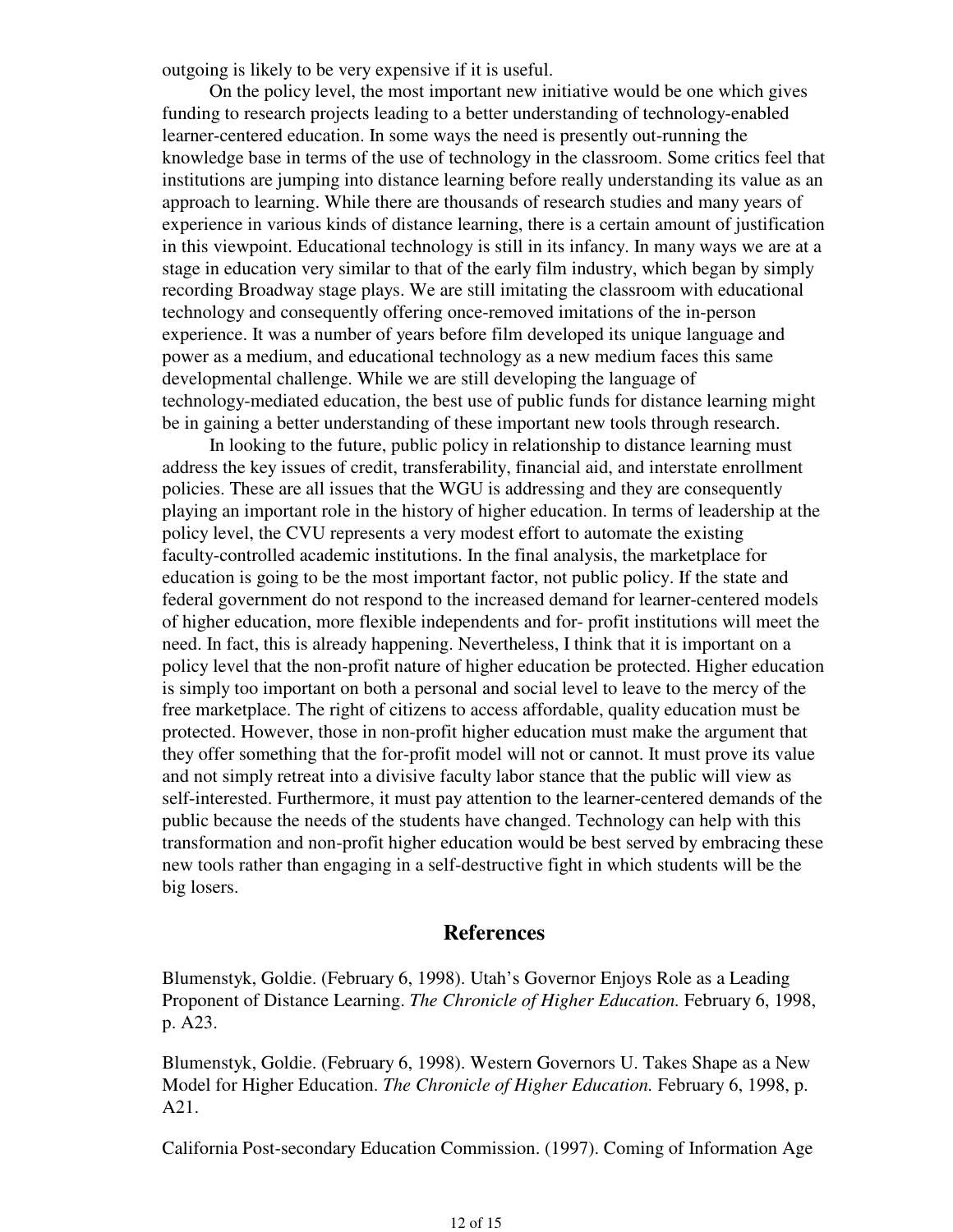in California Higher Education.

California Post-secondary Education Commission. (1996). Moving Forward: A Preliminary Discussion of Technology and Transformation in California Higher Education.

Chapman, Gary. (January 19, 1998). Will Technology Commercialize Higher Learning. "Los Angeles Times"., p. D1.

Coleman, Donald E. (January 9, 1998). Wilson Pushes Cyber Education in Budget. The Fresno Bee.

Davis, Stan, & Botkin, Jim. (1994). *The Monster Under the Bed*. Touchstone.

Dillman, Christenson, Salant, Waner. (1995). What the Public Wants from Higher Education. SESRC.

Guernsey, Lisa. (March 27, 1998). Colleges Debate the Wisdom of Having On-Campus Students Enroll in On-Line Classes. *Chronicle of Higher Education*.

Noble, David F. (1998). Digital Diploma Mills: The Automation of Higher Education. (Available online: www.firstmonday.dk/issues/issue3\_1/noble/index.html).

NUCEA. (1994). *Lifelong Learning Trends*.

Raine, George. (October 3, 1996). California Virtual Would Offer Courses, and Credit, From Many Colleges. "San Francisco Examiner".

State of California Assembly Bill 2431.

State of California. (1997). Executive Department. Executive Order W-153-97.

State of California. (1998). Wilson Announces Corporate Sponsors of California Virtual University. Press Release. January 12, 1998.

Twigg, Carol A. (1994). The Need for a National Learning Infrastructure. *Educom Review*. Volume 29, Numbers 4, 5, 6, 1994.

Twigg, Carol. (1996). Academic Productivity: The Case for Instructional Software: A Report from the Broadmoor Roundtable. July 24-25, 1996.

Twigg, Carol A. and Oblinger, Diana. (1996). The Virtual University: A Report from a Joint Educom/IBM Roundtable. November 5-6, 1996.

WASC Annual Conference. (1998). Newport Beach, CA. April 16, 1998.

The Western Governors Association. (1996). Concept Paper on System for Credentialing.

The Western Governors Association. (1996). Draft Memorandum of Understanding.

The Western Governors Association. (1996). Learner Support Services of the Western Virtual University.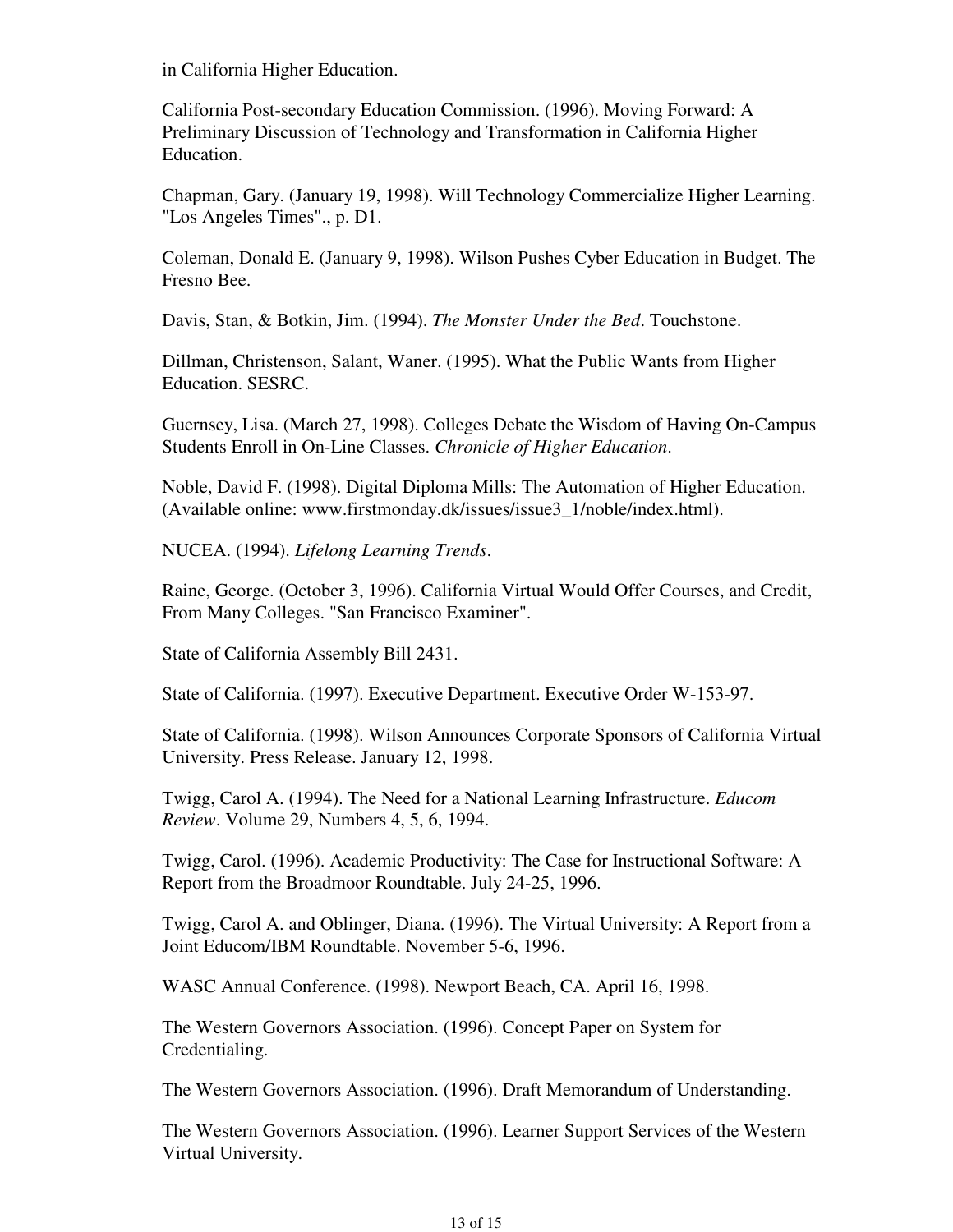The Western Governors Association. (1996). Resolution 96-002.

The Western Governors Association. (1996). The Policy Environment for Implementing The Western Governors University.

The Western Governors Association. (1996). The Western Governors University: A Proposed Implementation Plan.

The Western Governors Association. (1997). A Proposed Academic Infrastructure for Credentialing at the WGU.

The Western Governors Association. (1998). Western Governors University Granted Eligibility Status. Press Release. May 13, 1998.

Wilson, Blenda & Ernst, David. (1998). Accessing Excellence at CSUN. " Los Angeles Times". January 25, 1998, p. B15.

Young, Jeffrey. (1998). California System Delays Technology Deal Anew, as State Official Says It's Illegal. *The Chronicle of Higher Education*. February 4, 1998.

## **About the Author**

Gary A. Berg Director of Extended Education Chapman University 333 N. Glassell Street Orange, CA 92866

email address: gberg@chapman.edu

Gary A. Berg is currently Director of Extended Education at Chapman University and has worked in adult education administration for twelve years at Chapman University, the California School of Professional Psychology, the Directors Guild of America, and UCLA Extension. He is involved in various forms of distance learning administration, has written articles on new media, and is currently a doctoral student at Claremont Graduate University.

**Copyright 1998 by the** *Education Policy Analysis Archives*

The World Wide Web address for the *Education Policy Analysis Archives* is http://olam.ed.asu.edu/epaa

General questions about appropriateness of topics or particular articles may be addressed to the Editor, Gene V Glass, glass@asu.edu or reach him at College of Education, Arizona State University, Tempe, AZ 85287-2411. (602-965-2692). The Book Review Editor is Walter E. Shepherd: shepherd@asu.edu. The Commentary Editor is Casey D. Cobb: casey@olam.ed.asu.edu .

# **EPAA Editorial Board**